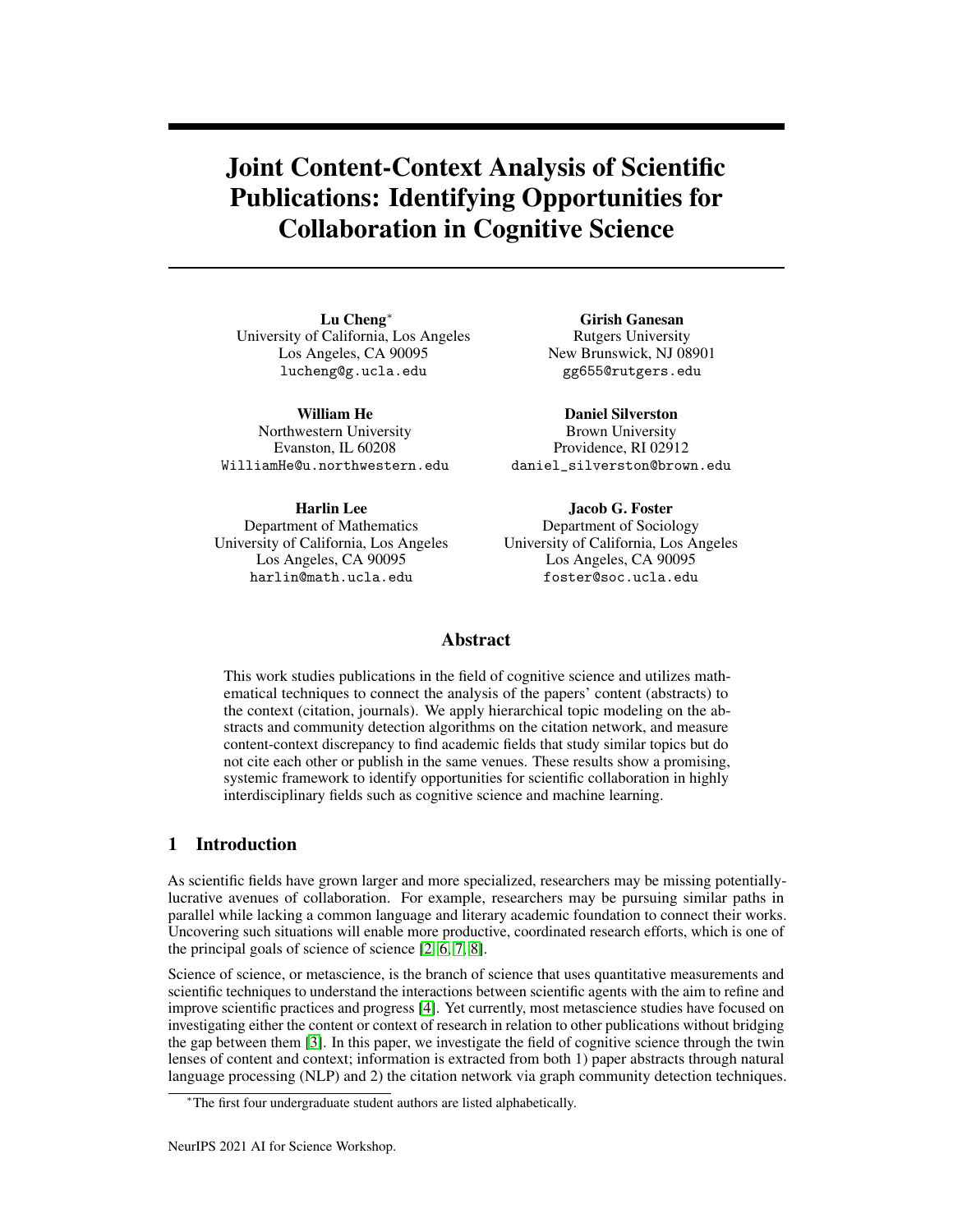We then propose a simple but effective criteria to determine which subdivisions within cognitive science are similar in content but not in context, and suggest what barriers may lie between them.

We focus on cognitive science, in part because it has been claimed that cognitive science has failed to achieve its intention of integrating the six disciplines of which it was to be comprised (psychology, linguistics, artificial intelligence, anthropology, philosophy and neuroscience) [\[10\]](#page-4-6). Hence, it will be revealing to discover which interdisciplinary connections are missing in the field and investigate how this gap could be filled. Beyond cognitive science, our approach and methods can provide a framework for the joint study of content and context in other interdisciplinary fields such as applied mathematics and machine learning.

## 2 Methods

We introduce NLP and graph methods that were used to analyze the publications dataset, as well as metrics used to quantify cluster similarities. Please see Appendix [A](#page-5-0) for data acquisition and preprocessing details. Python code is available at [https://github.com/HarlinLee/](https://github.com/HarlinLee/cogsci-missed-connections) [cogsci-missed-connections](https://github.com/HarlinLee/cogsci-missed-connections).

Dataset We used 59,384 papers in the field of "cognitive science" from the Microsoft Academic Graph [\[13\]](#page-4-7), where the field tags of a paper are identified from its text and sometimes citations [\[12\]](#page-4-8). The papers are assigned a unique ID and include metadata such as title, author(s), journal of publication, year of publication, abstract text, and references.

Content Analysis We construct the word-by-abstract matrix X using the bag-of-words model and tf-idf weighting, and apply Hierarchical Non-Negative Matrix Factorization (Hierarchical NMF) [\[5\]](#page-4-9) to detect topics. NMF [\[9\]](#page-4-10) approximates  $X \approx WH$ , where the dictionary matrix W and the coding matrix  $H$  are two rank-r non-negative matrices. The *i*th column of W gives the weights of the words in the *i*th topic, while the *j*th column of  $H$  gives the weights of the topics in the *j*th abstract. This allows us to represent a topic as a combination of words, and an abstract as a combination of topics. We describe each topic using its top three weighted words, and assign each paper to its most weighted topic. Next, we column-wise split **X** into *r* sub-matrices,  $\mathbf{X}_1^{(1)}, \ldots, \mathbf{X}_1^{(r)}$ , such that columns of  $\mathbf{X}_1^{(i)}$  correspond to abstracts assigned to the *i*th topic. Then we perform NMF on each sub-matrix to *sub*topics.

Context Analysis After assigning papers to nodes and citations between those papers to edges, our citation data yields a graph with 59,384 nodes and 191,871 directed edges. We then isolate the largest weakly-connected component, which leaves us with 41,465 nodes (69.8% of original papers) and 190,997 edges (99.5% of original citations). We employ Degree-Discounted Symmetrization [\[11\]](#page-4-11) to get the degree-discounted and symmetric adjacency matrix, and use Louvain's Algorithm [\[1\]](#page-4-12) to find a community scheme that maximizes the modularity of the final graph.

**Content-Context Discrepancy** Let  $c_i$  be the *i*th largest community of publications in the citation network. We measure topic similarity  $T(c_i, c_j)$  and journal similarity  $J(c_i, c_j)$  as proxies for content and context similarity, respectively. Then, we calculate the discrepancy  $\rho(c_i, c_j)$  and use these metrics to identify communities that are more similar in content than they are in context.

Recall that every paper in  $c_i$  is assigned to an NMF topic, and has its journal of publication known. Let  $t_i$  be the frequency distribution of the topics of the papers in  $c_i$ . Similarly,  $p_i$  is the frequency distribution of journals that the papers in  $c_i$  were published in. Normalize them by  $\hat{\mathbf{t}}_i = \mathbf{t}_i/||\mathbf{t}_i||_2$ ,  $\hat{\mathbf{p}}_i = \mathbf{p}_i/||\mathbf{p}_i||_2$ , and define the similarity metrics as their dot product. Our proposed discrepancy index combines these two metrics such that topic similarity is considered more heavily:

$$
T(c_i, c_j) = \langle \hat{\mathbf{t}}_i, \hat{\mathbf{t}}_j \rangle, J(c_i, c_j) = \langle \hat{\mathbf{p}}_i, \hat{\mathbf{p}}_j \rangle, \rho(c_i, c_j) = T(c_i, c_j) - J(c_i, c_j)/2.
$$
 (1)

# 3 Results and Discussion

We display topic modeling and community detection results on the publications dataset, and discuss how it may relate to missed opportunities for scientific collaboration in cognitive science.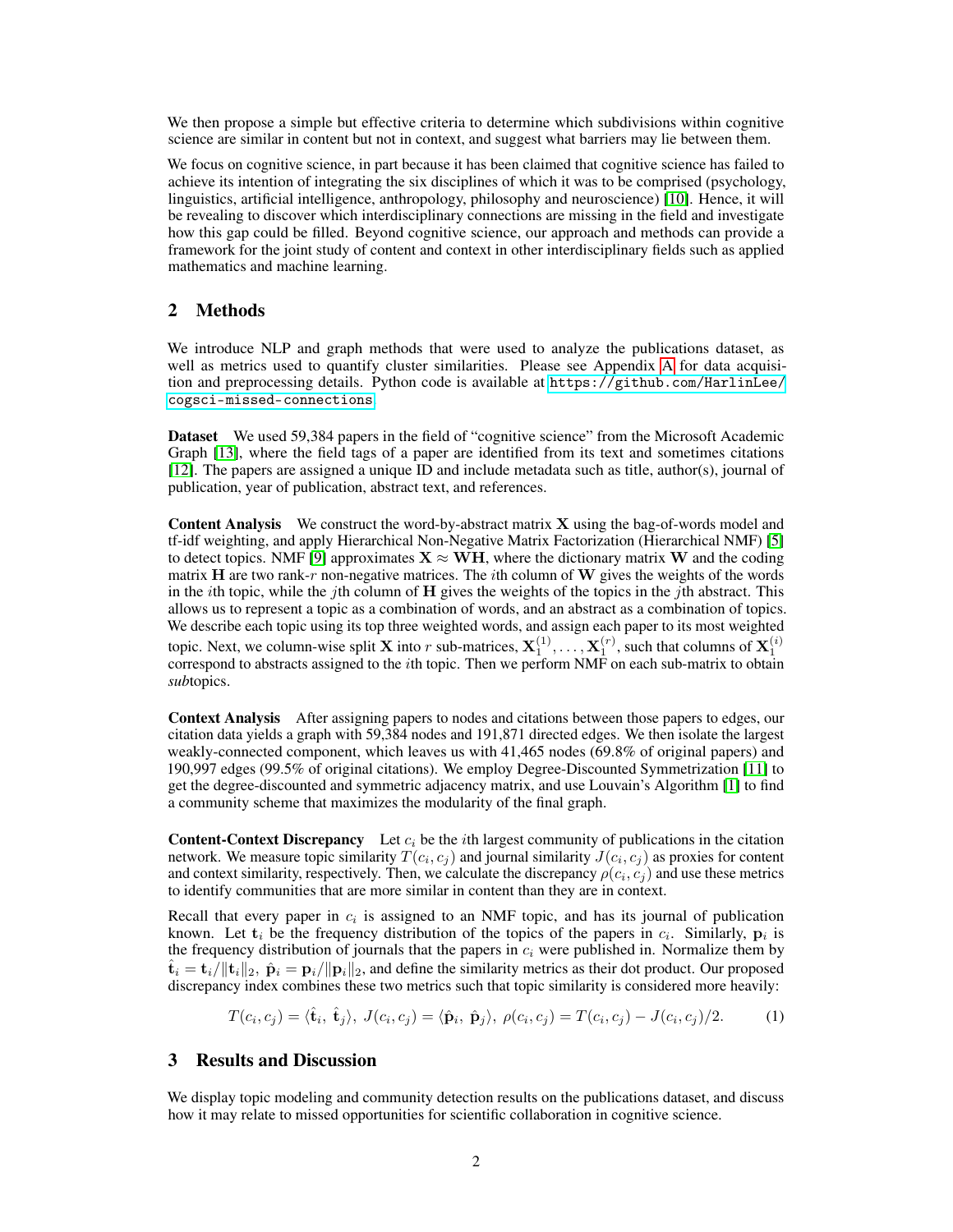#### 3.1 Hierarchical Topics in Cognitive Science

<span id="page-2-0"></span>

Figure 2: Heatmaps of metrics  $T, J$  and  $\rho$ .

Figure 1: Hierarchical topics of cognitive science ac-Axes are indices  $i, j$ . cording to paper abstracts. Labels are the topics' keywords, and wedge size is proportional to number of papers in the topic.

Figure [1](#page-2-0) presents the hierarchical topics extracted from abstracts. The inner circle contains 15 NMF topics, and each topic is further split into 8 or 10 subtopics in the outer circle. Some keywords suggest connections to known fields of cognitive science. For example, "language, linguistic, communication"  $\sim$  linguistics, "human, social, behavior"  $\sim$  anthropology, and 'consciousness, conscious, mind"  $\sim$ philosophy. It is notable that neither "computer science" nor "psychology" seem to exist as keywords to a main topic even though they are claimed to dominate the field of cognitive science in [\[10\]](#page-4-6). A hypothesis is that as those fields have become so broad and popular, researchers avoid those terms and instead use specific subtopics or methods under the field to describe their work. Alternatively, these fields could be so prevalent and diffused within cognitive science that they would not appear as a distinct topic.

#### 3.2 Content-Context Discrepancy Criteria

After uncovering 15 topics in the abstracts and 43 communities in the citation network, we examined and visualized in Figure [2](#page-2-0) the metrics  $T(c_i, c_j)$  (top left),  $J(c_i, c_j)$  (top right), and  $\rho(c_i, c_j)$  (bottom left). The color of each pixel represents the metric value for the pair of publication clusters. Note that  $J(c_i, c_j)$  drops significantly at  $i, j = 17$ . The sample space of journal distribution in this dataset is large, but many communities are very small, often with merely tens of papers; see Figure [4.](#page-5-1) This means the journal distribution vectors are necessarily sparse, leading to a flawed comparison between smaller communities. Therefore, we limit our analysis to the 17 largest communities and compare only those close to each other in size to minimize other size effects.

We use the following criteria to identify regions of interest, i.e. communities in cognitive science that may discuss similar themes but do not cite each other or publish in the same venues:

- Similar topic distribution:  $T(c_i, c_j) > 0.75$
- Dis-similar journal distribution:  $J(c_i, c_j) < 0.5$
- High discrepancy:  $\rho(c_i, c_j) > 0.5$
- Similar size:  $|i j| \leq 5$
- Large enough size:  $i, j \leq 16$ .

The bottom right of Figure [2](#page-2-0) marks the 7 identified pairs, which we can then examine in detail.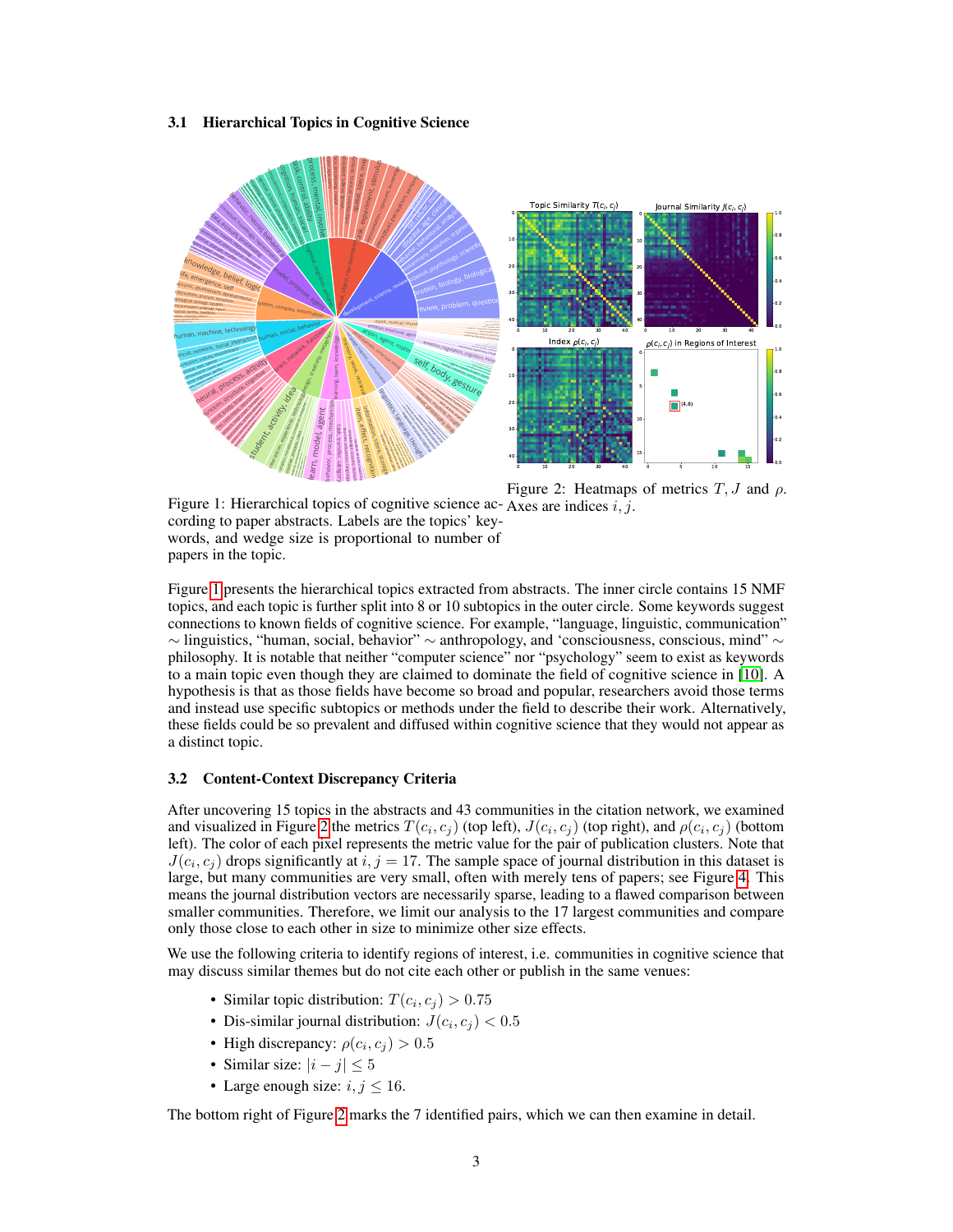<span id="page-3-0"></span>

Figure 3: Topic distributions in communities 4 and 8. Wedge labels are numbers of papers in the topic. Legend shows keywords.

#### 3.3 Case Study on Communities 4 and 8

Communities 4 and 8 (boxed in red in Figure [2](#page-2-0) bottom right) yielded  $T(c_4, c_8) = 0.826, J(c_4, c_8) =$ 0.479, and  $\rho(c_4, c_8) = 0.586$ . According to the pie charts in Figure [3,](#page-3-0) the two communities have a very similar topic composition—both are a mix of "memory" + "visual" + "learning". At the same time, the fact that they are split into two graph communities indicates that they are not very connected in the citation network. In fact, there are approximately 15,000 intra-community edges in these two communities, and only 800 inter-community edges. Furthermore, we find very little overlap in the top 10 published-in journal sets in these communities.

| <b>Community 4</b>                    |    | <b>Community 8</b>                   |    |
|---------------------------------------|----|--------------------------------------|----|
| Advances in Psychology                | 78 | Trends in Cognitive Sciences         | 84 |
| Memory & Cognition                    | 66 | <b>Behavioral and Brain Sciences</b> | 50 |
| Journal of Experimental Psychology    | 63 | <b>BiorXiv</b>                       | 47 |
| <b>Applied Cognitive Psychology</b>   | 61 | Frontiers in Human Neuroscience      | 35 |
| <b>Educational Psychologist</b>       | 52 | Neuropsychologia                     | 34 |
| <b>Educational Psychology Review</b>  | 44 | Journal of Cognitive Neuroscience    | 33 |
| Psychology of Learning and Motivation | 43 | Neuron                               | 30 |
| Journal of Educational Psychology     | 35 | <b>Current Biology</b>               | 30 |
| Psychonomic Bulletin & Review         | 34 | Neuroscience & Biobehavioral Reviews | 30 |
| Memory                                | 32 | Memory                               | 29 |

Community 4 is mostly published in (educational) psychology journals, whereas community 8 is associated with neuroscience journals. Clearly, there is a citational and academic disconnect between them, even though they share similar topic distributions. Initiating conversation between them could help further our understanding of complex subjects like memory, as it can provide a more holistic view of the theme, and even inspire fresh research questions and methods.

## 4 Conclusions and Future Work

We outlined a method that connects the analysis of the content and context of scientific papers in cognitive science. We extracted topics from paper abstracts using hierarchical NMF, detected communities in the citation network, and analyzed their journal publication distributions. Combining these approaches allowed us to find groups that are close in content but not in context, which indicate potential opportunities for collaboration.

We plan to apply this framework to particularly entangled fields such as artificial intelligence and machine learning, and add a temporal dimension to our analysis. For example, can we recognize changes in citation network and prominent topics over time? Can we detect shifts in rhetoric and composition? Another direction is to examine the connection between content information and the citation network structure directly. If a link prediction model trained on the text accurately predicts citation links between papers, this would be evidence of interdependence between two forms of data.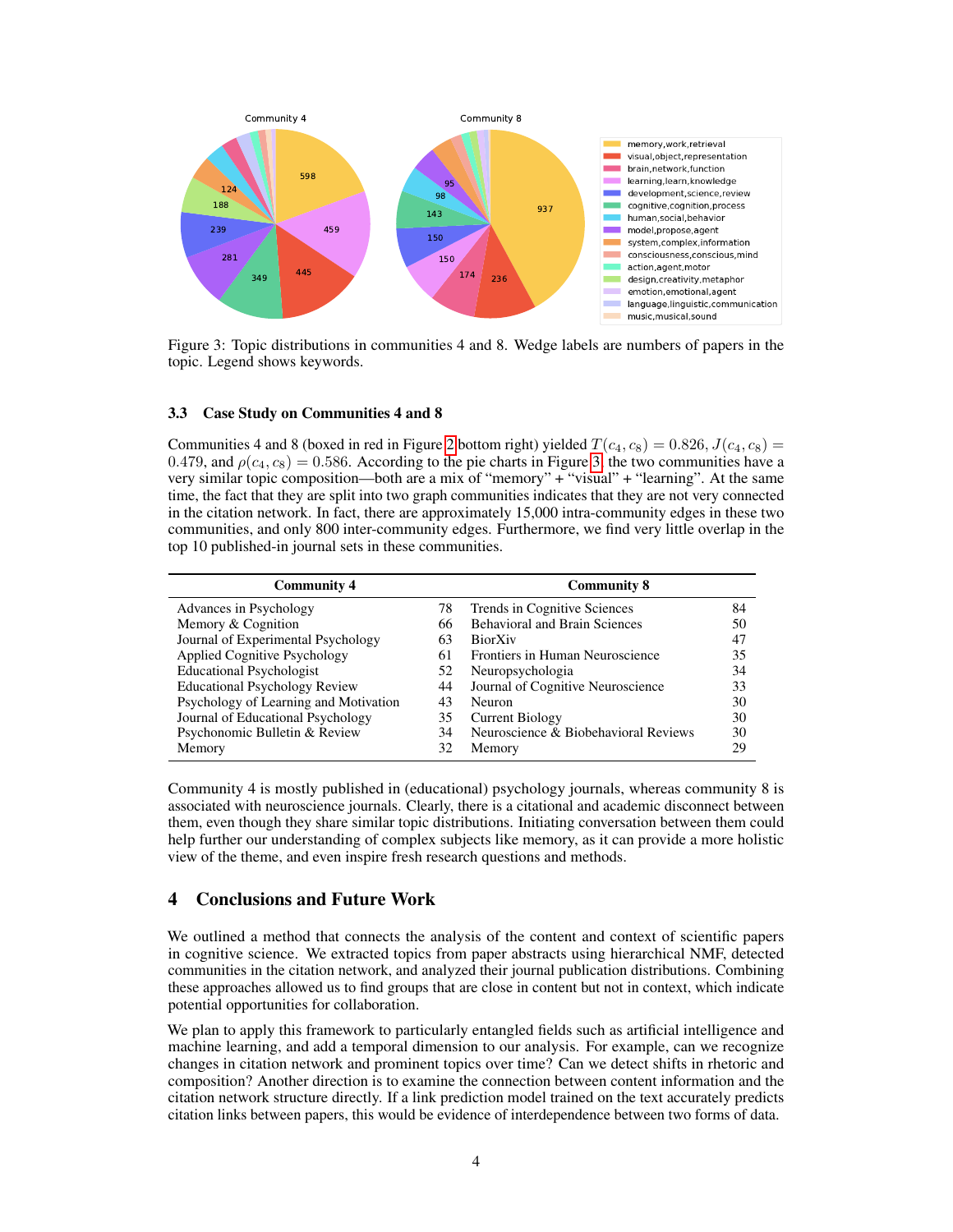## Acknowledgments and Disclosure of Funding

The initial research was conducted at the UCLA Computational Applied Mathematics (CAM) Research Experiences for Undergraduates (REU), June 14-August 4, 2021. This work was supported by grant TWCF0333 from the Templeton World Charity Foundation.

## References

- <span id="page-4-12"></span>[1] Vincent D Blondel, Jean-Loup Guillaume, Renaud Lambiotte, and Etienne Lefebvre. Fast unfolding of communities in large networks. *Journal of statistical mechanics: theory and experiment*, 2008(10):P10008, 2008.
- <span id="page-4-0"></span>[2] Hung-Hsuan Chen, Liang Gou, Xiaolong Zhang, and Clyde Lee Giles. Collabseer: A search engine for collaboration discovery. In *Proceedings of the 11th Annual International ACM/IEEE Joint Conference on Digital Libraries*, JCDL '11, page 231–240, New York, NY, USA, 2011. Association for Computing Machinery.
- <span id="page-4-5"></span>[3] James Evans and Jacob Foster. Metaknowledge. *Science (New York, N.Y.)*, 331:721–5, 02 2011.
- <span id="page-4-4"></span>[4] Santo Fortunato, Carl T. Bergstrom, Katy Börner, James A. Evans, Dirk Helbing, Staša Milojevic, Alexander M. Petersen, Filippo Radicchi, Roberta Sinatra, Brian Uzzi, Alessandro ´ Vespignani, Ludo Waltman, Dashun Wang, and Albert-László Barabási. Science of science. *Science*, 359(6379):eaao0185, March 2018.
- <span id="page-4-9"></span>[5] Rachel Grotheer, Yihuan Huang, Pengyu Li, Elizaveta Rebrova, Deanna Needell, Longxiu Huang, Alona Kryshchenko, Xia Li, Kyung Ha, and Oleksandr Kryshchenko. Covid-19 literature topic-based search via hierarchical nmf. *arXiv preprint arXiv:2009.09074*, 2020.
- <span id="page-4-1"></span>[6] Jian Huang, Ziming Zhuang, Jia Li, and C. Lee Giles. Collaboration over time: Characterizing and modeling network evolution. In *Proceedings of the 2008 International Conference on Web Search and Data Mining*, WSDM '08, page 107–116, New York, NY, USA, 2008. Association for Computing Machinery.
- <span id="page-4-2"></span>[7] Geraldo J Pessoa Junior, Thiago MR Dias, Thiago HP Silva, and Alberto HF Laender. On interdisciplinary collaborations in scientific coauthorship networks: the case of the brazilian community. *Scientometrics*, 124(3):2341–2360, 2020.
- <span id="page-4-3"></span>[8] Mario Krenn and Anton Zeilinger. Predicting research trends with semantic and neural networks with an application in quantum physics. *Proceedings of the National Academy of Sciences*, 117(4):1910–1916, 2020.
- <span id="page-4-10"></span>[9] Daniel D Lee and H Sebastian Seung. Learning the parts of objects by non-negative matrix factorization. *Nature*, 401(6755):788–791, 1999.
- <span id="page-4-6"></span>[10] Rafael Núñez, Michael Allen, Richard Gao, Carson Miller Rigoli, Josephine Relaford-Doyle, and Arturs Semenuks. What happened to cognitive science? *Nature Human Behaviour*, 3(8):782–791, August 2019.
- <span id="page-4-11"></span>[11] Venu Satuluri and Srinivasan Parthasarathy. Symmetrizations for clustering directed graphs. In *Proceedings of the 14th International Conference on Extending Database Technology*, pages 343–354, 2011.
- <span id="page-4-8"></span>[12] Zhihong Shen, Hao Ma, and Kuansan Wang. A web-scale system for scientific knowledge exploration. In *Proceedings of ACL 2018, System Demonstrations*, pages 87–92, Melbourne, Australia, July 2018. Association for Computational Linguistics.
- <span id="page-4-7"></span>[13] Arnab Sinha, Zhihong Shen, Yang Song, Hao Ma, Darrin Eide, Bo-June Hsu, and Kuansan Wang. An overview of microsoft academic service (mas) and applications. In *Proceedings of the 24th international conference on world wide web*, pages 243–246, 2015.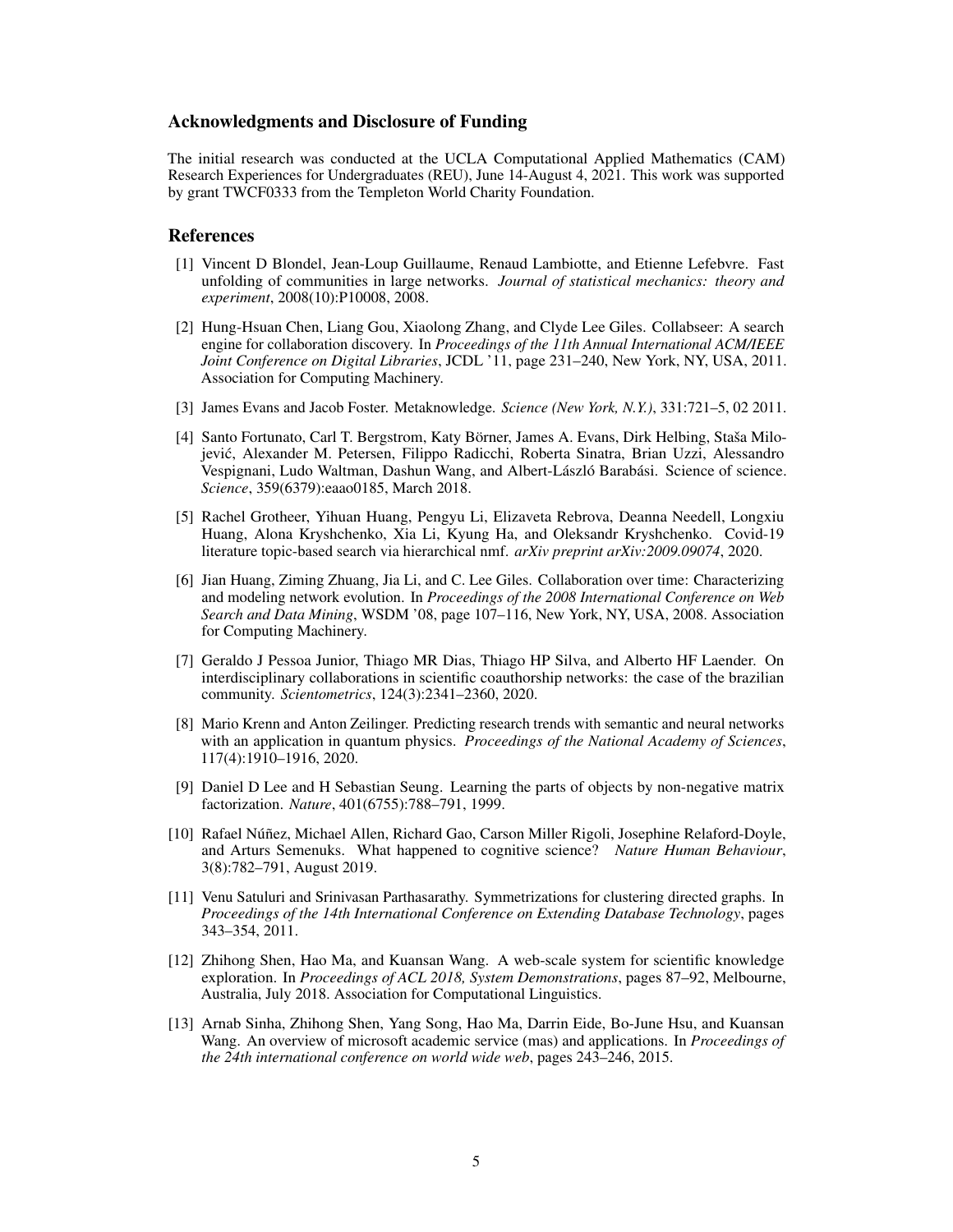## <span id="page-5-0"></span>A Data Acquisition and Preprocessing Details

**Data Acquisition** A total of 258,039 papers in the field "cognitive science" were obtained from the Microsoft Academic Graph [\[13\]](#page-4-7), where the field tags of a paper are identified from its text and sometimes citations [\[12\]](#page-4-8). The papers are also given probabilities of being "important" as determined by [\[12,](#page-4-8) [13\]](#page-4-7). In addition, each paper is assigned a unique ID and include metadata such as title, author(s), journal of publication, year of publication, abstract text, and references.

First, we discard 58,039 papers with the lowest probabilities of being "important" because  $1 \sim 0\%$ of them have abstracts,  $2) \sim 0\%$  have references, 3) none are published in recent years, and 4) the probability is significantly lower than the rest. We then remove papers published prior to 1950 in order to limit the scope to the modern notion of cognitive science from the 1950s [\[10\]](#page-4-6). Next, we keep only the papers that contain references, and whose abstracts are between 30 and 500 words long. We found that many exceedingly short abstracts are actually titles and publication information, while exceedingly long abstracts tend to contain extraneous text such as table of contents or the text of the entire first page of the paper. Finally, after removing all papers with duplicate abstracts, we have a dataset of 59,384 papers for analysis.

Bag-of-Words Matrix Construction We first lemmatize the abstracts; remove numbers and punctuation; remove English stop words, and stop words specific to abstracts (e.g. "et al", "this paper"). We then construct the data matrix using the bag-of-words model and term frequency-inverse document frequency (tf-idf) weighting, including tri-grams and excluding words that appear in more than 80% or less than 0.05% of abstracts. This yields a word-by-abstract matrix **X** of size  $9,106 \times 59,384$ .

## B Additional Figures

<span id="page-5-1"></span>

Figure 4: Size distribution of citation network communities. Dotted line is at community 16.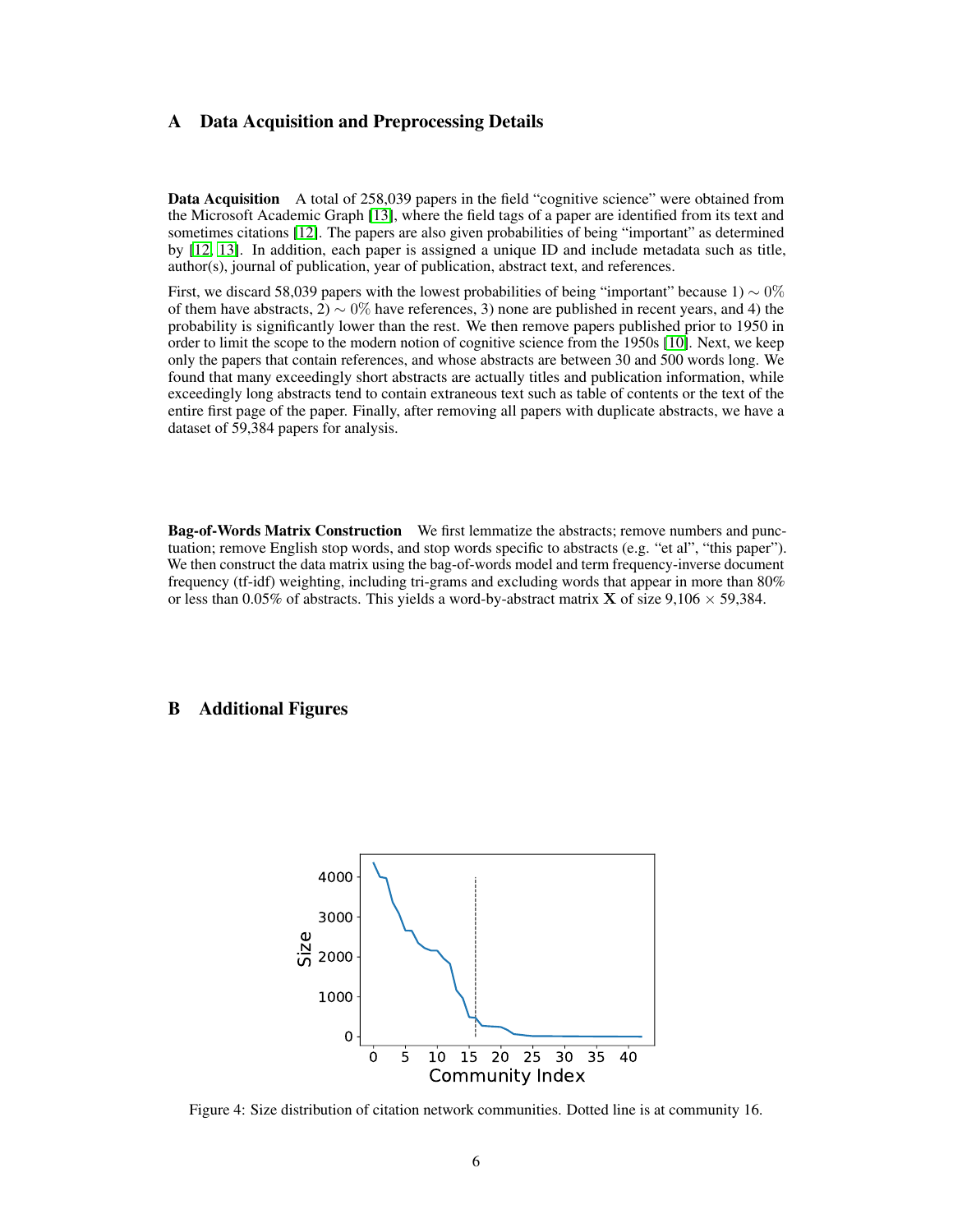

| $\sim$                                            |    |                                          |    |  |  |  |  |
|---------------------------------------------------|----|------------------------------------------|----|--|--|--|--|
| <b>Current Biology</b>                            | 19 | <b>Behavioral and Brain Sciences</b>     | 40 |  |  |  |  |
| Frontiers in Psychology                           | 9  | Trends in Cognitive Sciences             | 37 |  |  |  |  |
| Nature                                            | 9  | Cognition                                | 37 |  |  |  |  |
| Journal of Comparative Physiology a Neuroethology | 8  | Mind Brain and Education                 | 28 |  |  |  |  |
| Sensory Neural and Behavioral Physiology          |    |                                          |    |  |  |  |  |
| Current Opinion in Insect Science                 |    | Topics in Cognitive Science              | 14 |  |  |  |  |
| Current Opinion in Neurobiology                   |    | Journal of Experimental Child Psychology | 13 |  |  |  |  |
| The Journal of Experimental Biology               |    | <b>Educational Psychology Review</b>     |    |  |  |  |  |
| biorxiv                                           |    | Intelligence                             | 13 |  |  |  |  |
| Trends in Neurosciences                           | 6  | Advances in Psychology                   |    |  |  |  |  |
| Philosophical Transactions of the Royal Societyb  | 6  | Frontiers in Human Neuroscience          | 10 |  |  |  |  |



| <b>Community 16</b>                               |    | <b>Community 15</b>                                                    |        |  |
|---------------------------------------------------|----|------------------------------------------------------------------------|--------|--|
| Current Biology                                   | 19 | Trends in Cognitive Sciences                                           | 15     |  |
| Frontiers in Psychology                           | 9  | Journal of Pragmatics                                                  | 14     |  |
| <b>Nature</b>                                     | 9  | Journal of Experimental Psychology Learning Memory                     | 10     |  |
| Journal of Comparative Physiology a Neuroethology | 8  | and Cognition                                                          |        |  |
| Sensory Neural and Behavioral Physiology          |    | Cognitive Neuropsychology                                              | 10     |  |
| Current Opinion in Insect Science                 |    | Journal of Experimental Psychology Human Perception<br>and Performance | 9      |  |
| Current Opinion in Neurobiology                   |    | Cognition                                                              | 8      |  |
| the Journal of Experimental Biology               |    | Research on Language and Social Interaction                            | 8      |  |
| biorxiv                                           |    | Annals of the International Communication Association                  |        |  |
| Trends in Neurosciences                           | 6  | Neuropsychologia                                                       | $\tau$ |  |
| Philosophical Transactions of the Royal Societyb  | 6  | <b>Visual Cognition</b>                                                | 6      |  |

The six pairs of interest that were identified with community 4, 8 in Figure [2.](#page-2-0)  $\rho = 0.8146, T = 0.9204, J: 0.2116.$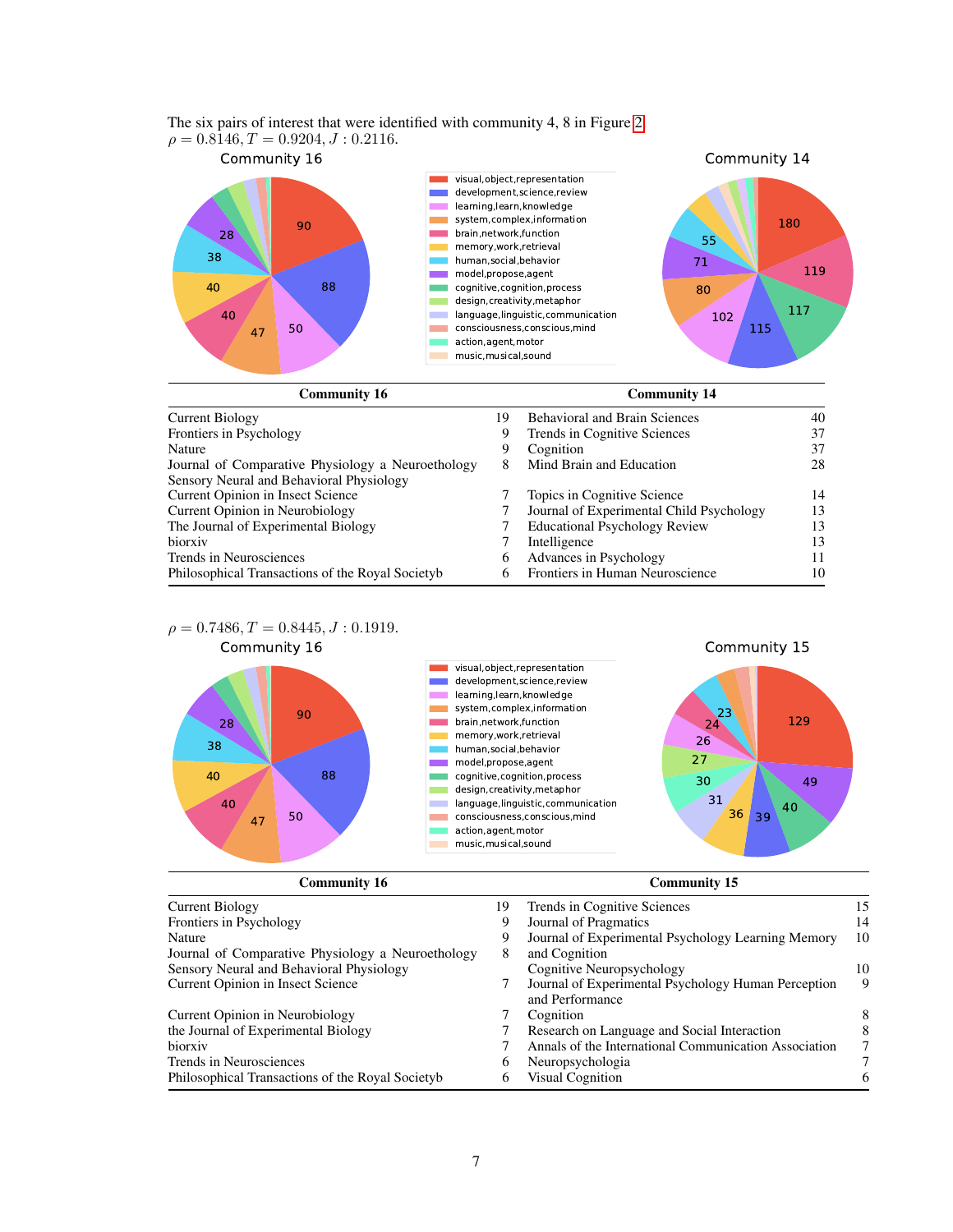

| 104 | Phenomenology and the Cognitive Sciences | 129 |
|-----|------------------------------------------|-----|
| 84  | Frontiers in Psychology                  | 91  |
| 61  | Philosophical Psychology                 | 74  |
| 61  | <b>Cognitive Systems Research</b>        | 55  |
| 54  | Synthese                                 | 54  |
| 51  | New Ideas in Psychology                  | 54  |
|     |                                          |     |
| 50  | <b>Behavioral and Brain Sciences</b>     | 49  |
| 47  | Minds and Machines                       | 48  |
| 40  | <b>Ecological Psychology</b>             | 45  |
| 39  | <b>Adaptive Behavior</b>                 | 44  |
|     |                                          |     |



| Trends in Cognitive Sciences                                          | 15 | <b>Behavioral and Brain Sciences</b>     | 40 |
|-----------------------------------------------------------------------|----|------------------------------------------|----|
| Journal of Pragmatics                                                 | 14 | Trends in Cognitive Sciences             | 37 |
| Journal of Experimental Psychology Learning Memory and Cog-<br>nition | 10 | Cognition                                | 37 |
| Cognitive Neuropsychology                                             | 10 | Mind Brain and Education                 | 28 |
| Journal of Experimental Psychology Human Perception and               | 9  |                                          |    |
| Performance                                                           |    | Topics in Cognitive Science              | 14 |
| Cognition                                                             | 8  | Journal of Experimental Child Psychology | 13 |
| Research on Language and Social Interaction                           | 8  | <b>Educational Psychology Review</b>     | 13 |
| Annals of the International Communication Association                 |    | Intelligence                             | 13 |
| Neuropsychologia                                                      |    | Advances in Psychology                   | 11 |
| Visual Cognition                                                      | 6  | Frontiers in Human Neuroscience          | 10 |
|                                                                       |    |                                          |    |